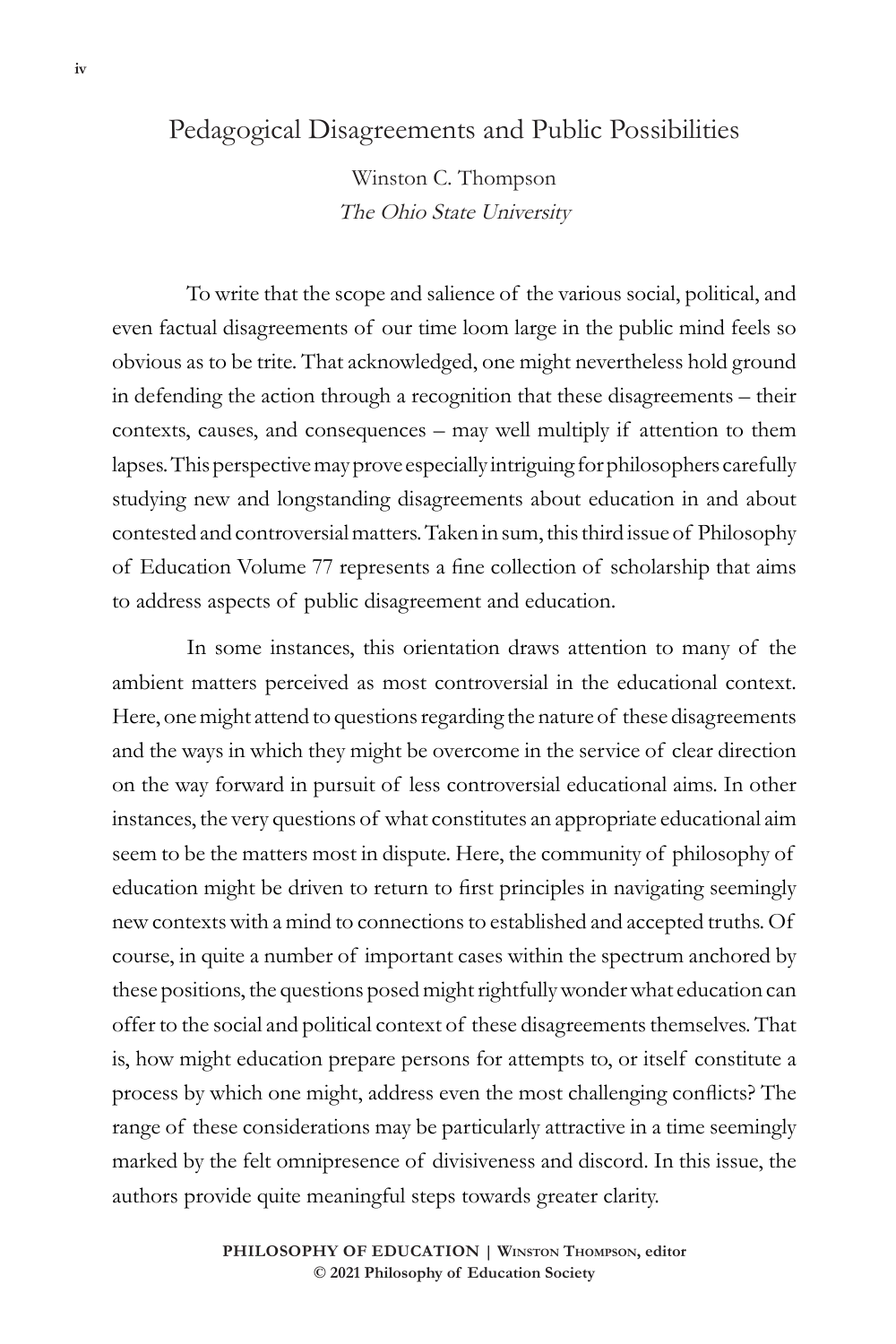For instance, Allison Stevens turns attention to school shootings in the US in order to analyze the ways in which the systemic causes of these tragic events create obligations to protect the essence of student interests, creating far-ranging normative implications for American adult society. Douglas Yacek confirms a shared commitment with Stevens, even as he questions the underlying framings of the questions the project aims to address. In the exchange, a deeper understanding of the impediments to, and possibilities for, student safety emerge.

Kanako Ide offers a fine analysis of the relationships possible under circumstances of rather deeply held disagreements. In an exploration of friendship amidst political discord, Kanako provides a pedagogical view of friendship that may motivate self-study of shared characteristics and dissimilarities even as it promotes a specific form of silence. Ana Martinez Aleman addresses Ide's perspectives, providing the reader with a view of the messiness of political friendship. In this, the account raises questions about the desirability of silence in those contexts of friendship across, likely fundamental, political divides.

Barbara Applebaum squarely recognizes the ways in which white virtue signaling might offer a generative context for education and analysis. By engaging with the performative dimensions of virtue signaling around matters of race and antiracism, Applebaum finds a path for greater awareness of racial complexities that might cut through some firmly held disagreements. Dana Miranda balances an appreciation of Applebaum's views with hesitation regarding some of its conclusions. In this, Miranda provides a view of white virtue signaling that compliments Applebaum's and also provides guidance for the people of color and/or members of dominated groups in learning valuable insights about the persons with whom they might be interacting (i.e., the white virtue signaler).

Identifying a sense of relativism and pessimism, Ilya Zrudlo puzzles over a set of disagreements regarding the Romantic impulse in North American education. In this, Zrudlo presses against an individualist focus that might subvert education's most essential activity. Megan Laverty responds to Zrudlo's assessments in order to reposition Romanticism, suggesting that it might offer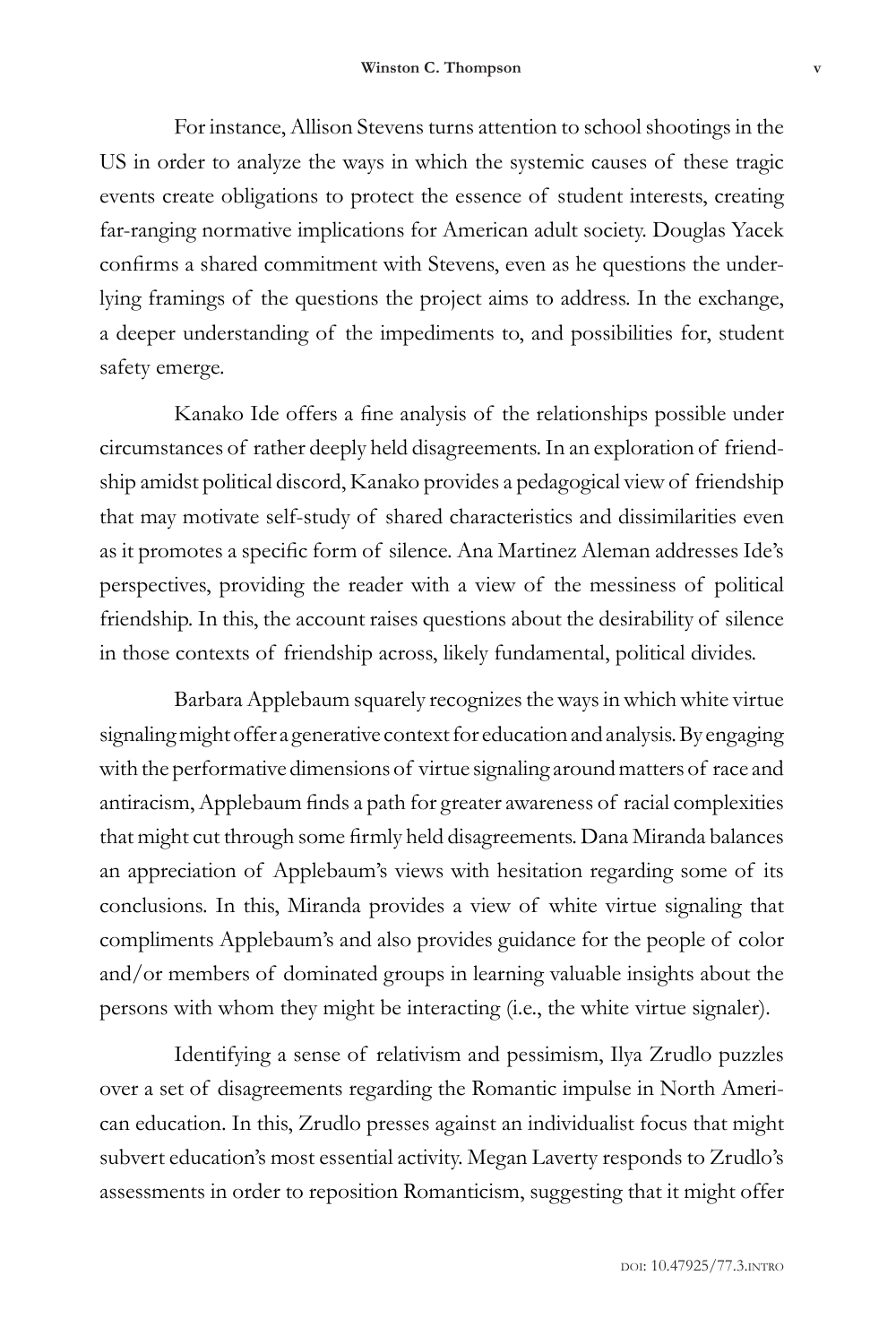more than Zrudlo admits. In this, Laverty points towards a vision of learning with, from, and in relation to others that might prove attractive for educators – perhaps especially so in times of fierce divides.

Dale Brown probes education at the margins of society by way of a studious engagement with education in carceral settings. Brown argues that educational aims for justice-involved students might clarify disagreements regarding educational aims more broadly. Namely, Brown locates humanization as a revealed aim for education, both inside and outside of prisons. John Fantuzzo turns attention to the dehumanizing nature of US prison systems to push for structural and systemic responses that might more holistically align the educational aims of humanization with the contexts ensconcing that activity. Across the pages of the response, Fantuzzo makes clear the urgency and importance of this project.

Lauren Bialystok focuses on an area of education often subject to public disagreement and debate: sex education. Bialystok argues that much of the disagreement is owed to superficial expressions rather than deeply held and carefully pursued fundamental commitments. This approach aims at resolving much of the apparent controversy regarding these issues. Joshua Corngold extends Bialystok's interpretation of the public's potential for locating "common ground" in sex education initiatives, noting that it requires careful and intentional positive action. Corngold asserts this following a richly detailed historically-based observation that the appearance of deep and divisive disagreement regarding sex education stems from intentional propagandistic political incitement. This account might serve as a broader cautionary commentary on how sustained public disagreements might manifest.

Guoping Zhao reflects on multiple national contexts in order to interrogate education for life lived amongst persons with diverse commitments and values. This project locates portions of the philosopher's disciplinary practices as desirable to the student on their path towards becoming a citizen-scholar. Liz Jackson reflects on Zhao's meaningful examples of circumstances in China and the US, suggesting that a more nuanced view of the differences and similarities within and across these contexts proves useful in refining understandings of